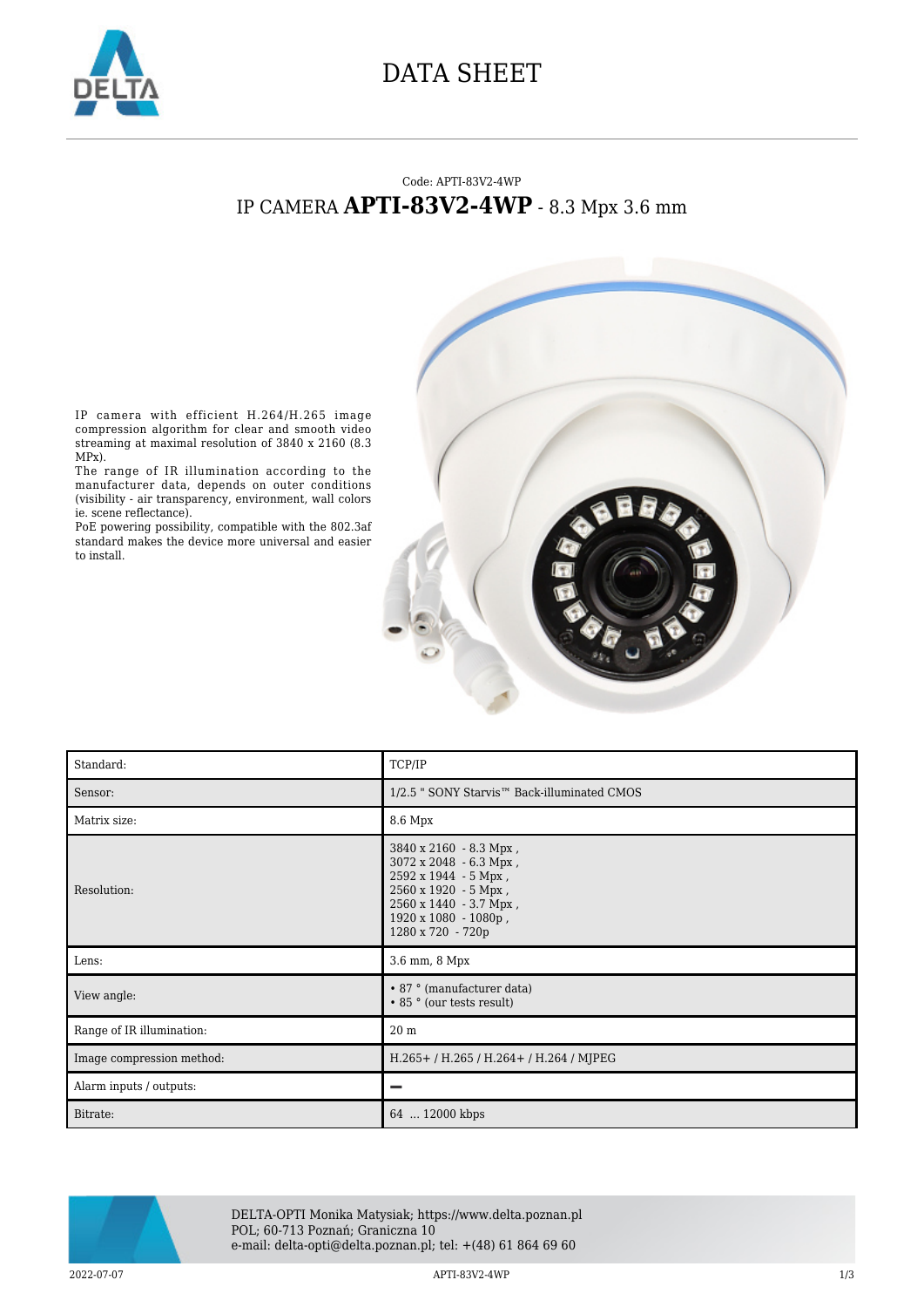

## DATA SHEET

| Main stream frame rate:        | max. 20 fps @ 8.3 Mpx                                                                                                                                                                                                                                                                                                                                                                                                                                                                                                                                                                     |
|--------------------------------|-------------------------------------------------------------------------------------------------------------------------------------------------------------------------------------------------------------------------------------------------------------------------------------------------------------------------------------------------------------------------------------------------------------------------------------------------------------------------------------------------------------------------------------------------------------------------------------------|
| Network interface:             | 10/100 Base-T (RJ-45)                                                                                                                                                                                                                                                                                                                                                                                                                                                                                                                                                                     |
| Network protocols:             | TCP/IP, ICMP, HTTP, HTTPS, FTP, DHCP, DNS, DDNS, RTP, RTSP, RTCP, NTP,<br><b>SMTP</b>                                                                                                                                                                                                                                                                                                                                                                                                                                                                                                     |
| <b>WEB</b> Server:             | Built-in - port 80                                                                                                                                                                                                                                                                                                                                                                                                                                                                                                                                                                        |
| Max. number of on-line users:  | 10                                                                                                                                                                                                                                                                                                                                                                                                                                                                                                                                                                                        |
| ONVIF:                         | 2.4                                                                                                                                                                                                                                                                                                                                                                                                                                                                                                                                                                                       |
| Audio:                         | External microphone input                                                                                                                                                                                                                                                                                                                                                                                                                                                                                                                                                                 |
| Memory card slot:              | Micro SD memory cards up to 128GB support (possible local recording)                                                                                                                                                                                                                                                                                                                                                                                                                                                                                                                      |
| Main features:                 | • D-WDR - Wide Dynamic Range<br>• 3D-DNR - Digital Noise Reduction<br>• F-DNR (Defog) - Reduction of image noise caused by precipitation<br>• ROI - improve the quality of selected parts of image<br>• ICR - Movable InfraRed filter<br>• Flicker Control - The technology eliminates the tiring eyes flickering image effect<br>• Possibility to change the resolution, quality and bit rate<br>• BLC - Back Light Compensation<br>• Motion Detection<br>• Privacy zones<br>• Day/night mode<br>• Auto White Balance<br>• Mirror - Mirror image<br>• Sharpness - sharper image outlines |
| Mobile phones support:         | Port no.: 80 or access by a cloud (P2P)<br>• Android: Free application BitVision<br>• iOS (iPhone): Free application BitVision                                                                                                                                                                                                                                                                                                                                                                                                                                                            |
| Default IP address:            | 192.168.1.168                                                                                                                                                                                                                                                                                                                                                                                                                                                                                                                                                                             |
| Default admin user / password: | admin / admin                                                                                                                                                                                                                                                                                                                                                                                                                                                                                                                                                                             |
| Web browser access ports:      | 80                                                                                                                                                                                                                                                                                                                                                                                                                                                                                                                                                                                        |
| PC client access ports:        | 80                                                                                                                                                                                                                                                                                                                                                                                                                                                                                                                                                                                        |
| Mobile client access ports:    | 80                                                                                                                                                                                                                                                                                                                                                                                                                                                                                                                                                                                        |
| Port ONVIF:                    | 80                                                                                                                                                                                                                                                                                                                                                                                                                                                                                                                                                                                        |
| RTSP URL:                      | rtsp://user:password@ip_address:80/0 - Main stream<br>rtsp://user:password@ip_address:80/1 - Sub stream                                                                                                                                                                                                                                                                                                                                                                                                                                                                                   |
| Power supply:                  | $\cdot$ PoE (802.3af),<br>• 12 V DC / 440 mA                                                                                                                                                                                                                                                                                                                                                                                                                                                                                                                                              |
| Power consumption:             | $\le$ 5.3 W                                                                                                                                                                                                                                                                                                                                                                                                                                                                                                                                                                               |
| Housing:                       | Dome - Metal                                                                                                                                                                                                                                                                                                                                                                                                                                                                                                                                                                              |
| Color:                         | White                                                                                                                                                                                                                                                                                                                                                                                                                                                                                                                                                                                     |
| "Index of Protection":         | <b>IP66</b>                                                                                                                                                                                                                                                                                                                                                                                                                                                                                                                                                                               |
| Operation temp:                | -20 $°C$ 60 $°C$                                                                                                                                                                                                                                                                                                                                                                                                                                                                                                                                                                          |
| Weight:                        | $0.36$ kg                                                                                                                                                                                                                                                                                                                                                                                                                                                                                                                                                                                 |
| Dimensions:                    | Ø 93 x 74 mm                                                                                                                                                                                                                                                                                                                                                                                                                                                                                                                                                                              |